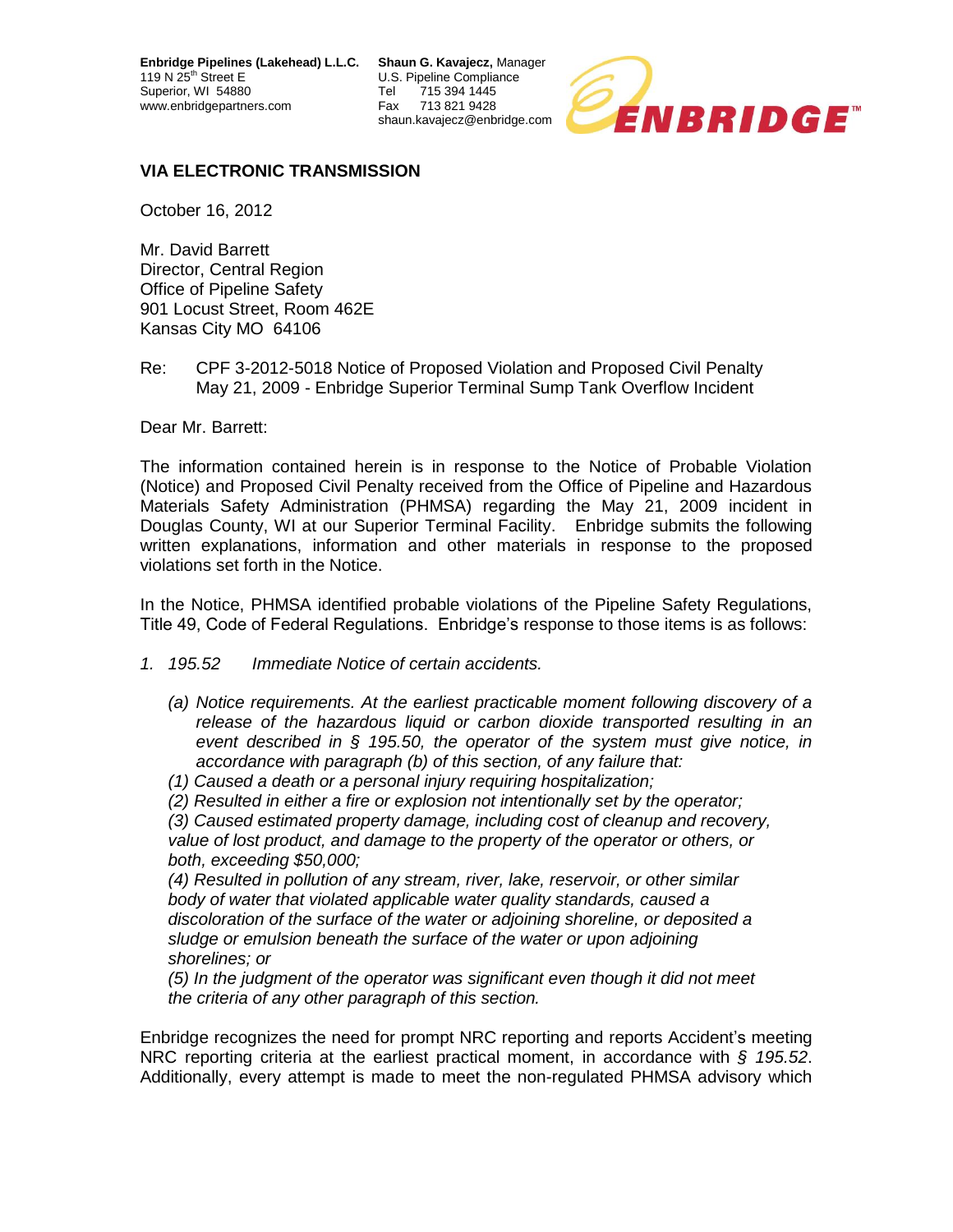gives further direction to make a telephonic report of an incident to the NRC in Washington, DC at the earliest practicable opportunity, usually one to two hours after discovering the incident.

Enbridge has written operating and maintenance procedures defining the reporting requirements under sections 195.50 and .52 which serve as the basis for the Company's Operating Regions' responsibilities and requirements when reporting pipeline system releases meeting immediate verbal reporting criteria to the NRC as well as 30-day reporting requirements to PHMSA.

In this instance, this event did not meet any of the NRC reporting criteria triggers based on the initial assessment, as the oil was immediately contained on-property in an isolated retention basin. However, it is often difficult to predict whether remedial costs are expected to exceed \$50,000. Enbridge chose to make the call to the NRC based on the uncertainty of whether the incident could potentially incur costs in excess of \$50,000. In addition, based on the early assessment, Enbridge felt the significance of the event warranted a call to the NRC even though initially it did not meet NRC reporting criteria.

The NRC reported incident time was 4:00 p.m. Central (local) time and the call received at the NRC at 7:32 p.m. Eastern, 6:32 Central. In light of the circumstances surrounding this event, Enbridge believes that it phoned the NRC at the earliest practical moment and met the reporting obligation under section 195.52.

*2. §195.402(a) c.3 Procedural manual for operations, maintenance, and emergencies.*

*(a) General. Each operator shall prepare and follow for each pipeline system a manual of written procedures for conducting normal operations and maintenance activities and handling abnormal operations and emergencies. This manual shall be reviewed at intervals not exceeding 15 months, but at least once each calendar year, and appropriate changes made as necessary to insure that the manual is effective. This manual shall be prepared before initial operations of a pipeline commence, and appropriate parts shall be kept at locations where operations and maintenance activities are conducted.*

*(c) Maintenance and normal operations. The manual required by paragraph (a) of this section must include procedures for the following to provide safety during maintenance and normal operations:*

*(3) Operating, maintaining, and repairing the pipeline system in accordance with each of the requirements of this subpart and subpart H of this part.*

## **Enbridge Incident Investigation**

Enbridge has multi-faceted training and qualification programs, processes, and procedures in place designed to direct safe operations and performance of critical activities to prevent this type of event from occurring. In response to this event, Enbridge conducted an incident investigation to determine root cause and potential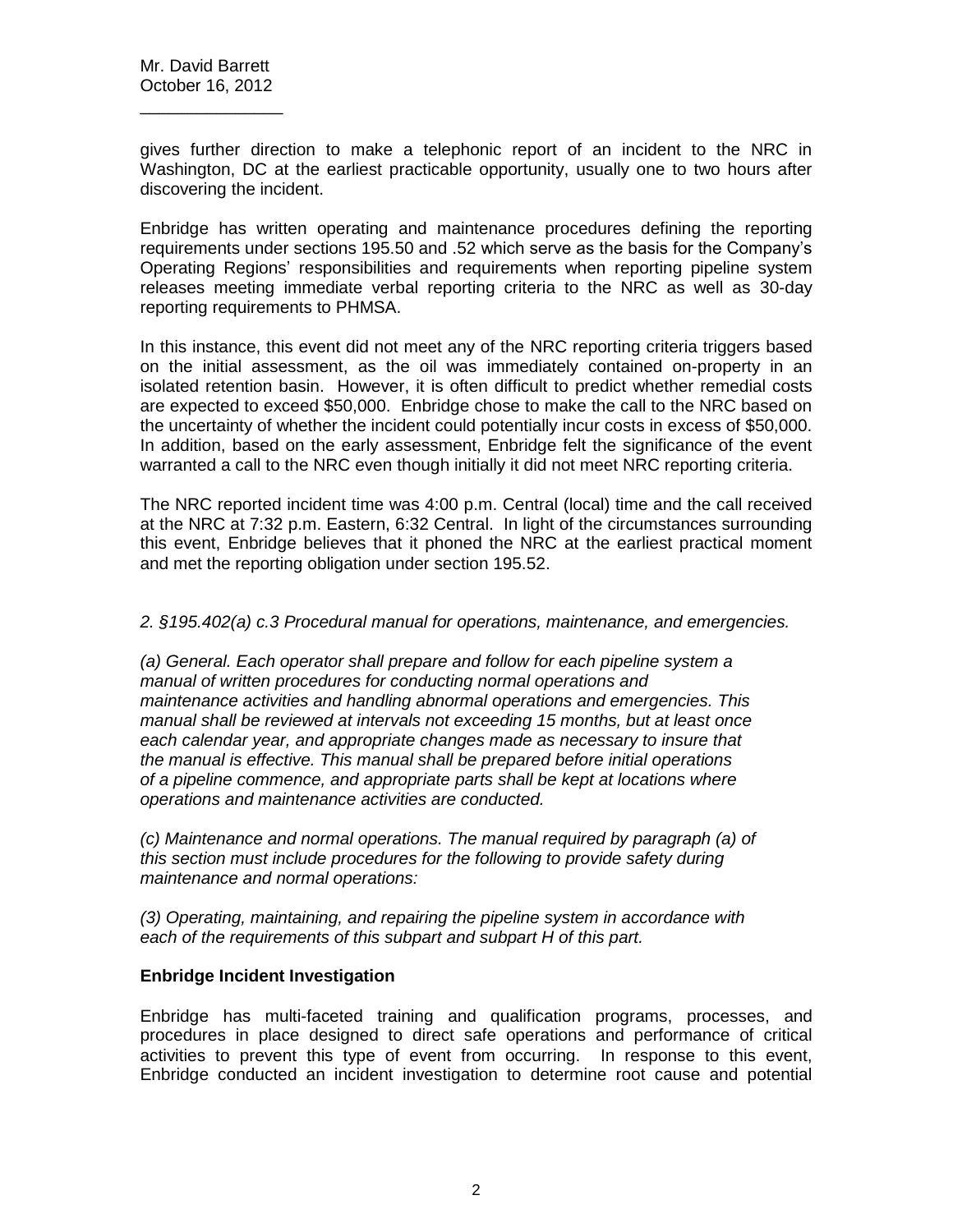contributing factors in order to identify where corrective measures were necessary to prevent the likelihood of recurrence.

Enbridge completed the investigation into this incident and a copy of the report was provided to PHMSA. The investigation determined that the main cause of the incident was the miscommunication between the PLM Team Lead and the Superior Area Electrical Technician, namely the failure to communicate the open vent line from the trap to the sump during the lock-out, tag-out (LOTO) procedure, and prior to conducting the isolate/de-isolate testing.

## **Corrective Actions**

As corrective actions to this incident, Enbridge revised the LOTO procedures, and included a detailed action/communication path and positive identification process during the isolation and de-isolation of equipment during LOTO. In addition, Enbridge developed a list of remedial actions to address some contributory factors to prevent the likelihood of recurrence, including but not limited to the following:

- Review of the LOTO system, training, hazard assessment system training, and safe work permit system training was performed to ensure that it is understood by applicable employees with those responsibilities;
- Re-training of the PLM Crew on LOTO procedures with emphasis on the use of the LOTO log;
- Review the O&MP LOTO written procedures for adequacy and compliance with OSHA regulations, particularly surrounding group lockout, key control, personal locks, and removal of locks and appropriate changes and retraining was conducted;
- Review of the trap sump pump system design and operation, including the system control logic, to evaluate if any changes would improve overfill protection and detection;
- Installation of a permanent thermal relief system.

## *3. 195.402(d)(v) Procedural manual for operations, maintenance, and emergencies*

*Enbridge failed to establish adequate procedures for responding to deviations from normal operation. Specifically, Enbridge's procedures for responding to a Sump Level High-High alarm for the Line 61 Pig Sending Trap Sump were inadequate because they did not require any specific corrective action to be taken by the Control Center Operator (CCO) due to the alarm being established as an S4 Severity Level (Warning).*

At the time that the alarm was configured, sumps with automatic sump pumps were provided a lower severity level since the only way the Line 61 trap sump could be filled was through the local operation. The Line 61 sump alarm was programmed correctly at the time. Since then, Enbridge adopted an alarm philosophy, wherein sumps with a single alarm are assigned a higher severity level in order to prompt operator intervention.

As with most accidents, multiple variables and contributing factors culminated in an event with the potential to cause significant consequences. Although processes and